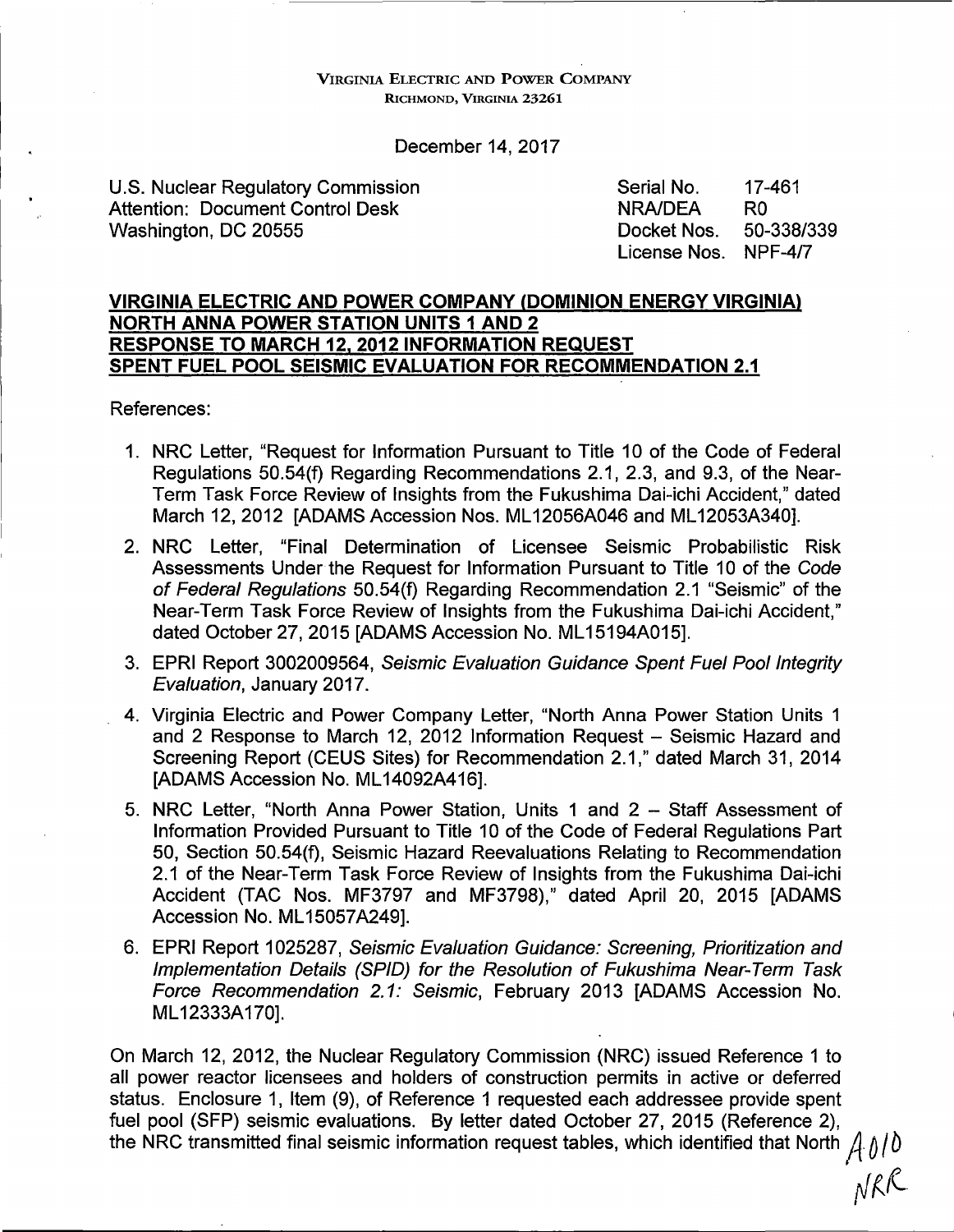Anna Units 1 and 2 needed to conduct a limited scope SFP seismic evaluation.

Electric Power Research Institute (EPRI) Report 3002009564, Seismic Evaluation Guidance Spent Fuel Pool Integrity Evaluation (Reference 3), provides criteria for evaluating the seismic adequacy of a SFP to the reevaluated ground motion response spectrum (GMRS) hazard levels. Section 4.3 of EPRI Report 3002009564 lists the parameters to be verified to confirm the results of the report are applicable to North Anna Units 1 and 2, and that the North Anna SFP is seismically adequate in accordance with Near-Term Task Force (NTTF) Recommendation 2.1: Seismic evaluation criteria.

The Attachment to this letter provides the data for North Anna Units 1 and 2 that confirms the applicability of the criteria in EPRI Report 3002009564 and verifies that the SFP is seismically adequate in accordance with NTTF Recommendation 2.1: Seismic evaluation criteria. The information requested in response to Enclosure 1, Item (9) of Reference 1 for North Anna Units 1 and 2 is also included in the Attachment.

If you have any questions regarding this information, please contact Diane E. Aitken at (804) 273-2694.

Sincerely,

Dan Statterl

Daniel G. Stoddard Senior Vice President and Chief Nuclear Officer Virginia Electric and Power Company

Vicki L. Hull<br>NOTARY PUBLIC Commonwealth of Virginia Reg. #140542 My Commission Expires May 31, 2018

**COMMONWEALTH OF VIRGINIA** 

COUNTY OF HENRICO

The foregoing document was acknowledged before me, in and for the County and Commonwealth aforesaid, today by Daniel G. Stoddard, who is Senior Vice President and Chief Nuclear Officer of Virginia Electric and Power Company. He has affirmed before me that he is duly authorized to execute and file the foregoing document in behalf of that company, and that the statements in the document are true to the best of his knowledge and belief.

Acknowledged before me this  $/4^m$  <sup>a</sup>day of **December** . 2017. My Commission Expires: <u>MAY 31, 2018</u><br>Vichi L. Alue Notary Public

Commitments made in this letter: No new regulatory commitments.

Attachment: Spent Fuel Pool Data for North Anna Units 1 and 2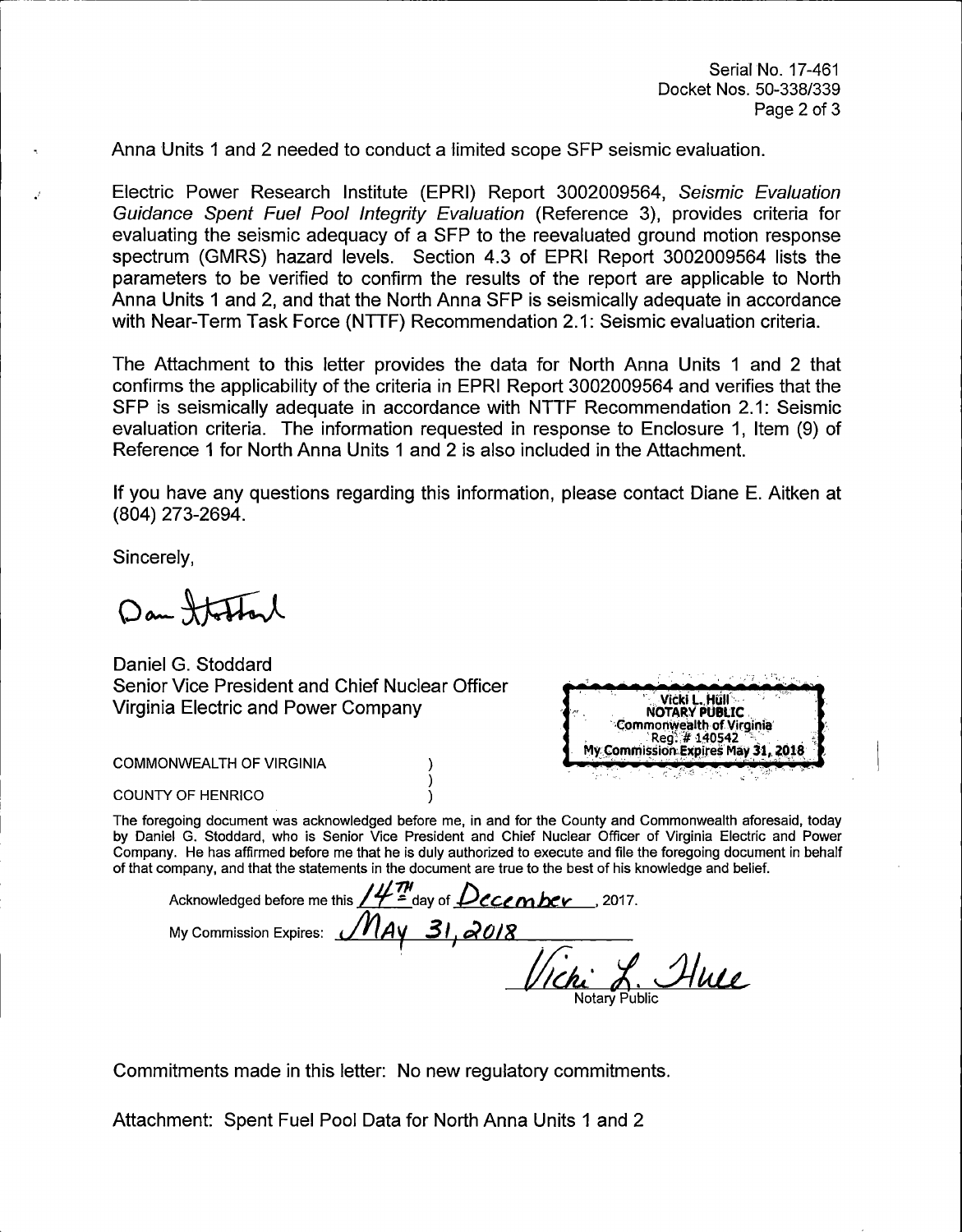Serial No. 17-461 Docket Nos. 50-338/339 Page 3 of 3

cc: U.S. Nuclear Regulatory Commission Region II Marquis One Tower 245 Peachtree Center Ave., NE Suite 1200 Atlanta, Georgia 30303-1257

> Mr. J. E. Reasor, Jr. Old Dominion Electric Cooperative Innsbrook Corporate Center 4201 Dominion Blvd. Suite 300 Glen Allen, Virginia 23060

Mr. James R. Hall NRC Senior Project Manager-North Anna U. S. Nuclear Regulatory Commission One White Flint North Mail Stop 0-8 G9A 11555 Rockville Pike Rockville, Maryland 20852-2738

Ms. K. R. Cotton-Gross Project Manager - Surry U.S. Nuclear Regulatory Commission One White Flint North Mail Stop 08 G-9A 11555 Rockville Pike Rockville, MD 20852-2738

NRC Senior Resident Inspector North Anna Power Station

50.54f\_Seismic.Resource@nrc.gov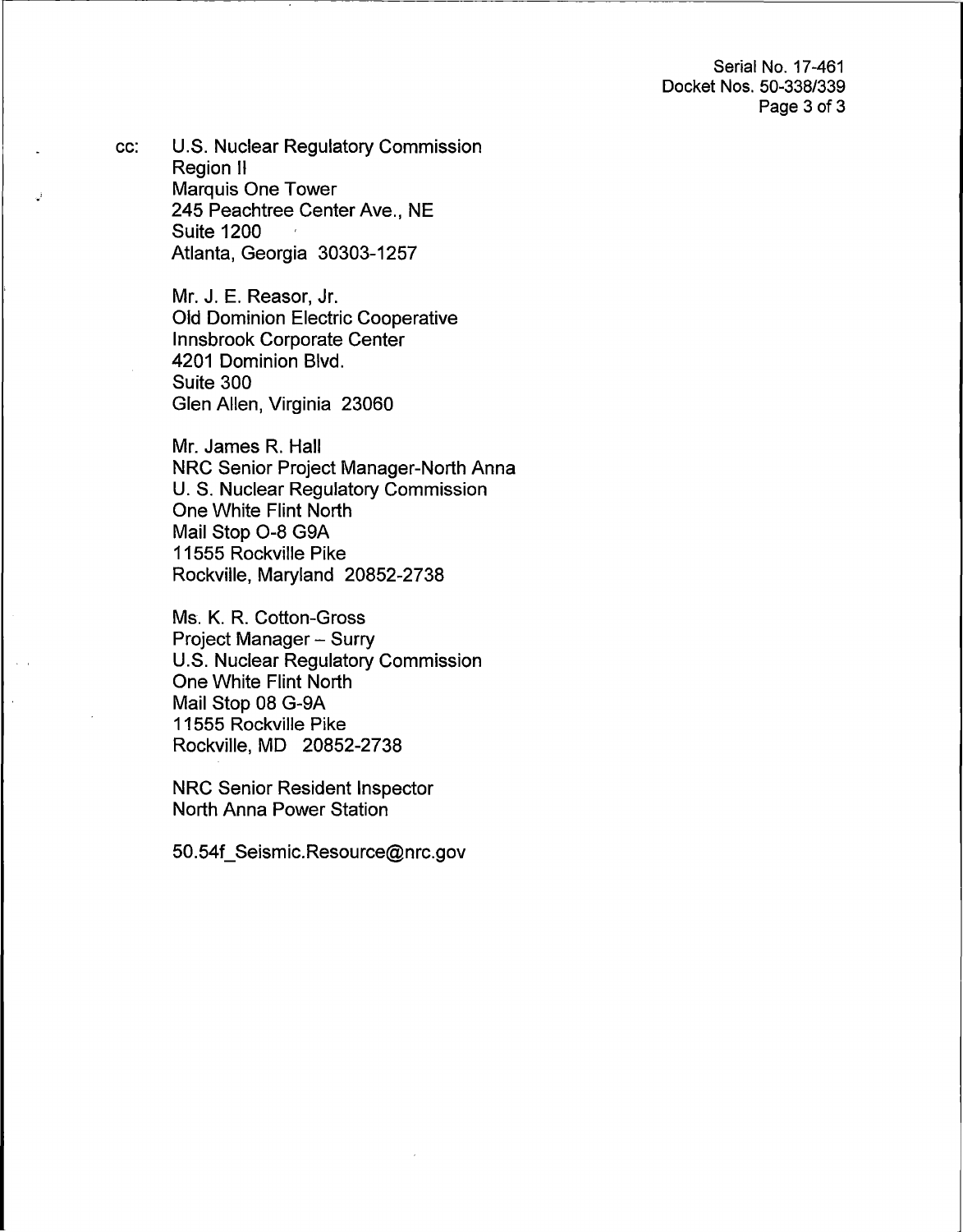Serial No. 17-461 Docket No. 50-338/339

# **ATTACHMENT**

## SPENT FUEL POOL DATA FOR NORTH **ANNA** UNITS 1 AND 2

VIRGINIA ELECTRIC AND POWER COMPANY (DOMINION ENERGY VIRGINIA) NORTH **ANNA** POWER STATION UNITS 1 AND 2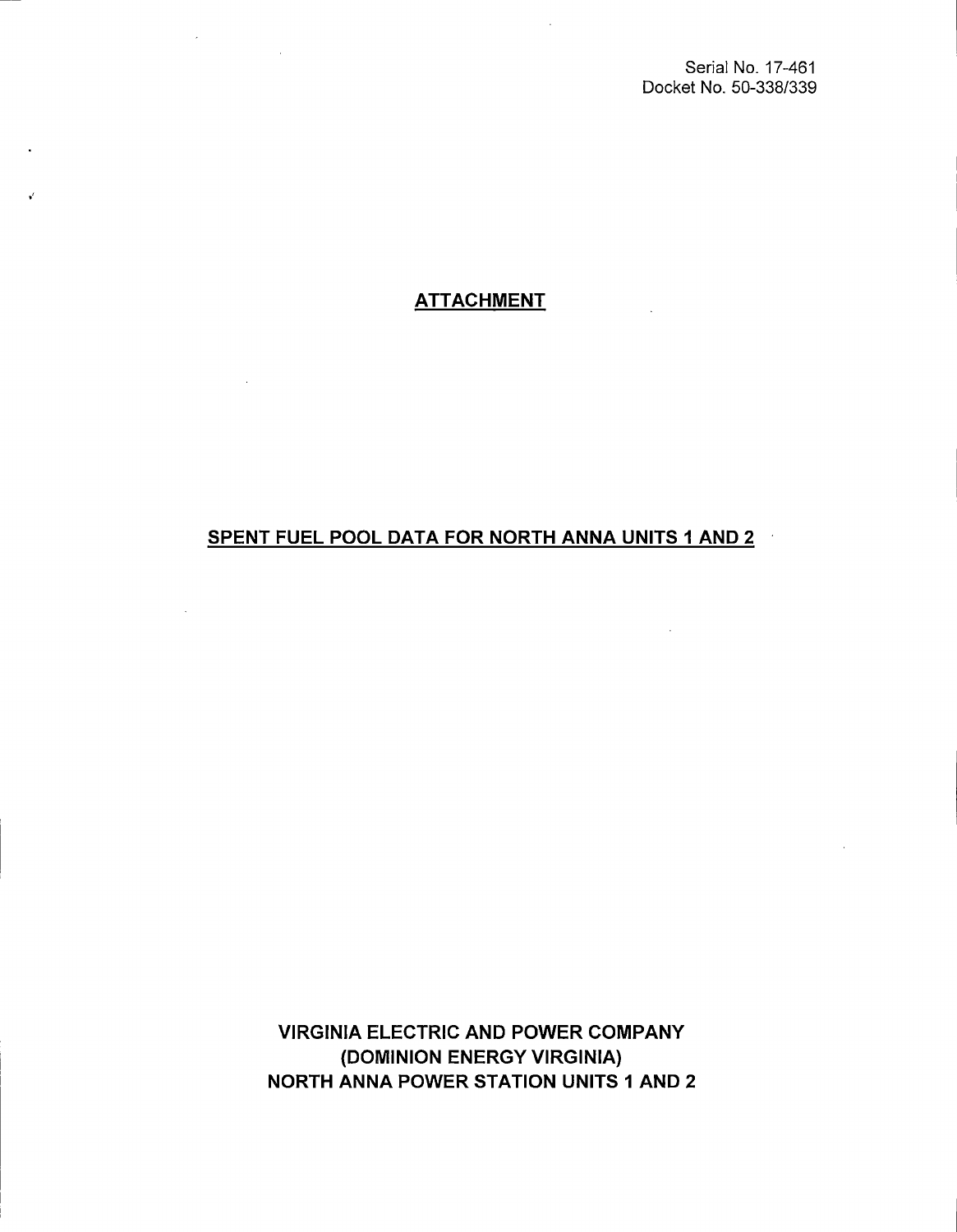Serial No. 17-461 Docket No. 50-338/339 Attachment Page 1 of 3

### **Spent Fuel Pool Data for North Anna Units 1 and 2**

NRC Letter, "Request for Information Pursuant to Title 10 of the Code of Federal Regulations 50.54(f) Regarding Recommendations 2.1, 2.3, and 9.3, of the Near-Term Task Force Review of Insights from the Fukushima Dai-ichi Accident," dated March 12, 2012 (Reference 1), Enclosure 1, Item (9), requested each addressee, for which the ground motion response spectrum (GMRS) exceeds the safe shutdown earthquake (SSE) in the 1 to 10 Hz frequency range, to provide a spent fuel pool (SFP) seismic evaluation in response to NTTF Recommendation 2.1: Seismic. Specifically, plants were requested to consider "all seismically induced failures that can lead to draining of the SFP."

EPRI Report 3002009564 (Reference 2) provides guidance for the limited scope SFP seismic evaluation. The North Anna Units 1 and 2 SFP has been evaluated consistent with the guidance provided in Reference 2. The table below lists the criteria from Section 4.3 of Reference 2 along with data for North Anna Power Station that confirms applicability of the EPRI Report 3002009564 criteria. The table confirms that the SFP is seismically adequate and can retain adequate water inventory for 72 hours in accordance with NTTF Recommendation 2.1: Seismic evaluation criteria.

#### References:

·.,

- 1. NRC Letter, "Request for Information Pursuant to Title 10 of the Code of Federal Regulations 50.54(f) Regarding Recommendations 2.1, 2.3, and 9.3, of the Near-Term Task Force Review of Insights from the Fukushima Dai-ichi Accident," dated March 12, 2012
- 2. EPRI Report 3002009564, Seismic Evaluation Guidance Spent Fuel Pool Integrity Evaluation, January 2017.
- 3. Virginia Electric and Power Company Letter, "North Anna Power Station Units 1 and 2 Response to March 12, 2012 Information Request- Seismic Hazard and Screening Report (CEUS Sites) for Recommendation 2.1," dated March 31, 2014 [ADAMS Accession No. ML 14092A416].
- 4. NRC Letter, "North Anna Power Station, Units 1 and 2 Staff Assessment of Information Provided Pursuant to Title 10 of the Code of Federal Regulations Part 50, Section 50.54(f), Seismic Hazard Reevaluations Relating to Recommendation 2.1 of the Near-Term Task Force Review of Insights from the Fukushima Dai-ichi Accident (TAC Nos. MF3797 and MF3798)," dated April 20, 2015 [ADAMS Accession No. ML 15057A249].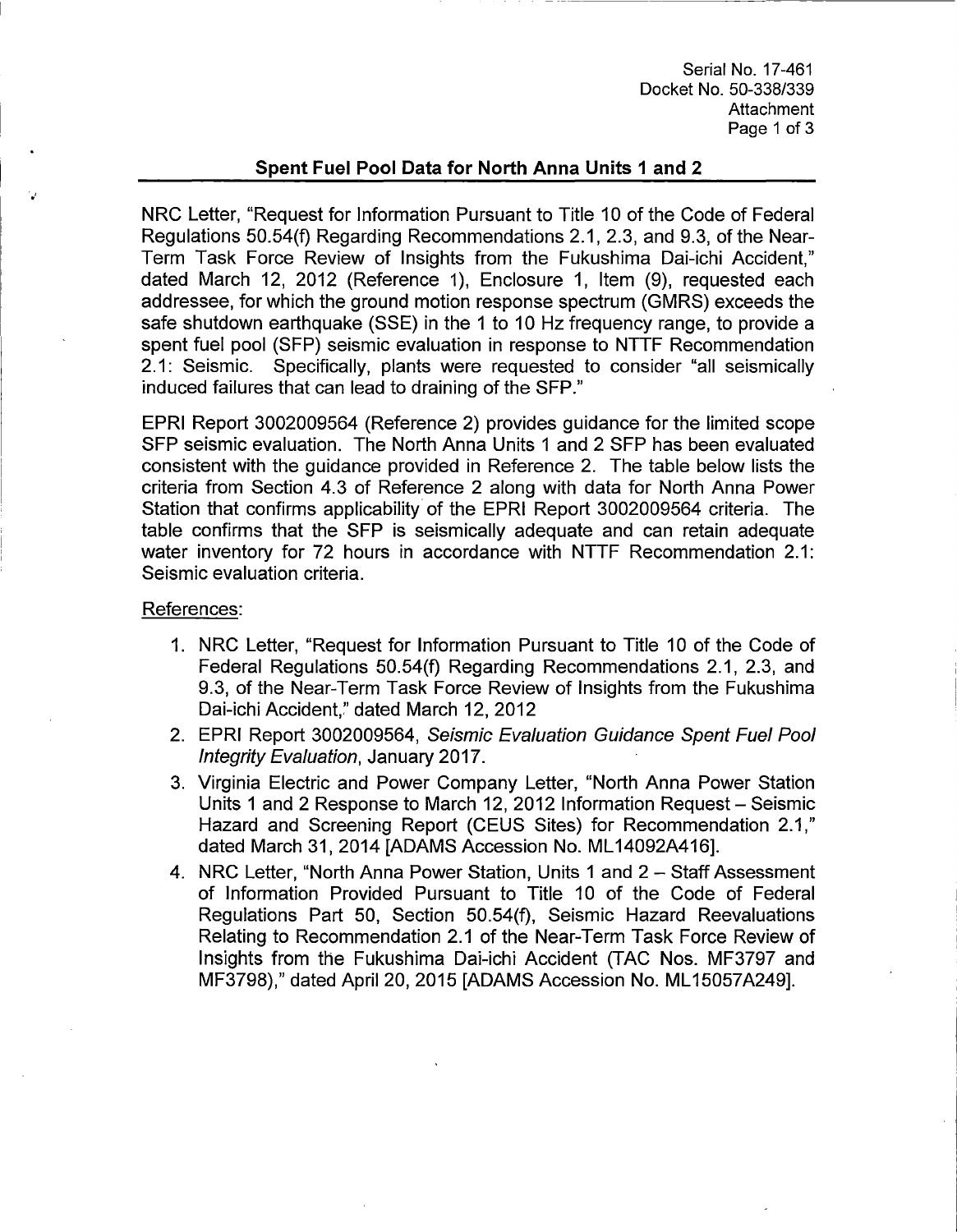Serial No. 17-461 Docket No. 50-338/339 Attachment Page 2 of 3

|                                               | <b>SFP Criteria from EPRI.</b><br>Report 3002009564                                                                                                                                                                                                   | <b>Site-Specific Data</b>                                                                                                                                                                                                                                                                                            |
|-----------------------------------------------|-------------------------------------------------------------------------------------------------------------------------------------------------------------------------------------------------------------------------------------------------------|----------------------------------------------------------------------------------------------------------------------------------------------------------------------------------------------------------------------------------------------------------------------------------------------------------------------|
| <b>Site Parameters</b>                        |                                                                                                                                                                                                                                                       |                                                                                                                                                                                                                                                                                                                      |
| 1.                                            | The site-specific GMRS should be<br>the same as that submitted to the<br>NRC between March 2014 and July<br>2015, which the NRC has found<br>acceptable for responding to the<br>NRC 50.54(f) letter (Reference 1).                                   | The site-specific GMRS used for the SFP evaluation<br>herein is the same as that submitted to the NRC on<br>March 31, 2014 (Reference 3) and found acceptable<br>by NRC in Reference 4.                                                                                                                              |
| <b>Structural Parameters</b>                  |                                                                                                                                                                                                                                                       |                                                                                                                                                                                                                                                                                                                      |
| 2.                                            | Site-specific calculations, performed<br>in accordance with Section 4.1 of<br>EPRI 3002009564 should<br>demonstrate that the limiting SFP<br>HCLPF is greater than the site-<br>specific GMRS in the frequency<br>range of interest (e.g., 10-20 Hz). | Site-specific calculations, performed in accordance<br>with Section 4.1 of EPRI 3002009564, demonstrate<br>that the limiting SFP HCLPF (normalized to the<br>GMRS PGA) is 1.037g, which exceeds the GMRS<br>PGA [0.57g]. Therefore, this criterion is met.                                                           |
| 3.                                            | The SFP structure<br>should<br>be<br>included in the Civil Inspection<br>Program performed in accordance<br>with Maintenance Rule.                                                                                                                    | The Fuel Building, which contains the SFP, is<br>included in the Monitoring of Structures Program<br>(Civil Inspection Program) performed in accordance<br>with 10 CFR 50.65, Maintenance Rule. Inspections<br>of the structure are intended to ensure long term<br>functionality. Therefore, this criterion is met. |
| 常气 催怒 眼喉炎<br><b>Non-Structural Parameters</b> |                                                                                                                                                                                                                                                       |                                                                                                                                                                                                                                                                                                                      |
|                                               | 4. To confirm applicability of the<br>piping evaluation in Section 4.2 of<br>EPRI 3002009564, piping attached<br>the SFP<br>should<br>have<br>to<br>penetrations no more than 6 ft<br>below the water surface.                                        | Normal SFP water level is elevation 289'-10". The<br>bottom of pipe elevation of the lowest piping<br>penetration through the SFP liner is approximately<br>285'-9". There are no penetrations more than 6 ft<br>below the normal level water surface. Therefore, this<br>criterion is met.                          |
|                                               | 5. To confirm ductile behavior under<br>increased seismic demands, SFP<br>gates should be constructed from<br>either aluminum or stainless steel<br>alloys.                                                                                           | The SFP gates are constructed of Type 304<br>stainless steel material. Therefore, this criterion is<br>met.                                                                                                                                                                                                          |

 $\hat{\boldsymbol{\beta}}$ 

 $\ddot{\phantom{a}}$ 

 $\overline{\phantom{a}}$ 

 $\bar{z}$